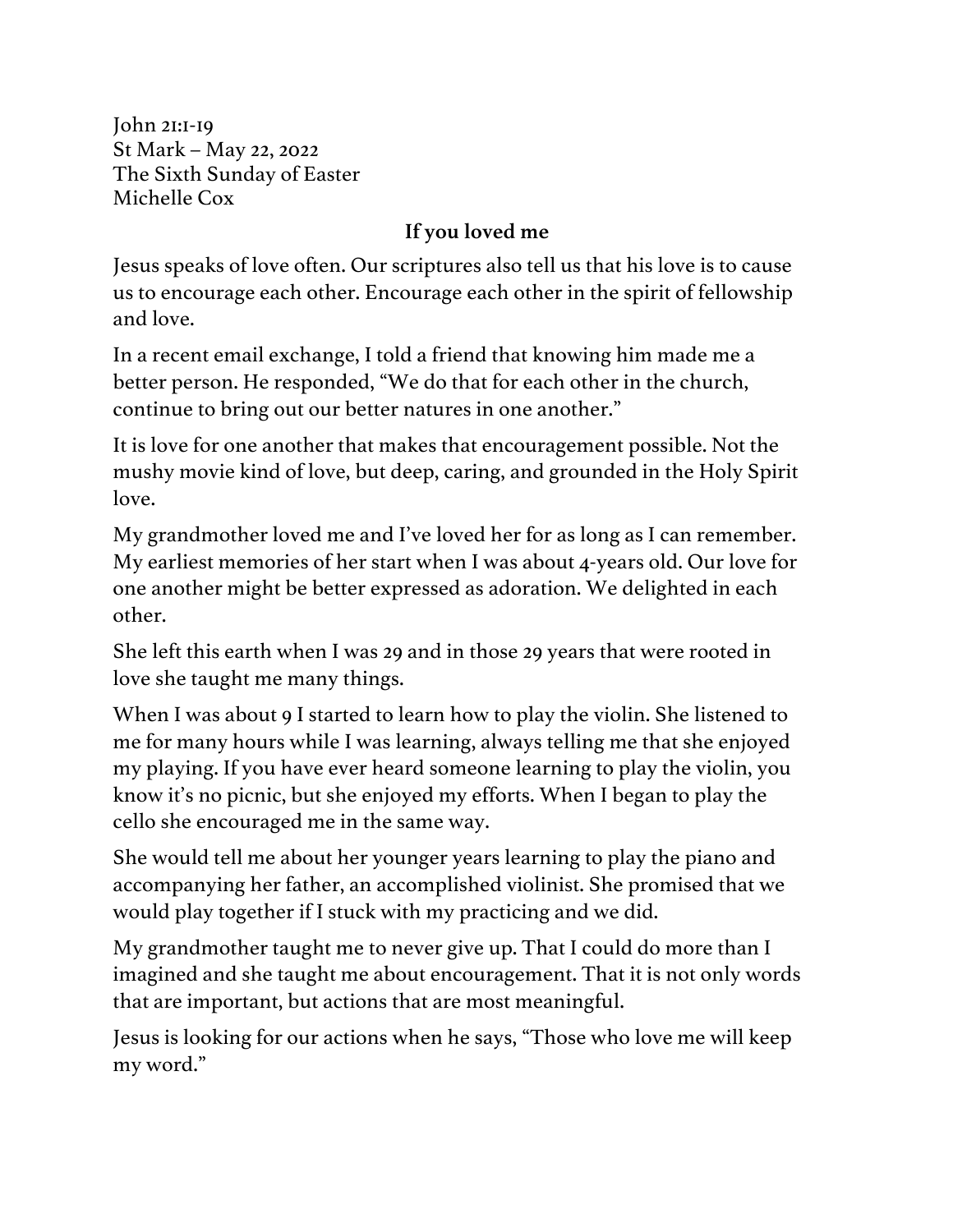Our love for one another will make it obvious that we are Christians. Our patience and forgiveness when our brother or sister falters, makes a mistake, or in some way offends will stand out in a world eager to find fault. Our love for one another will be obvious to an unforgiving world.

My grandmother made great cookies and she let me eat as many as I wanted. As she baked, she told me stories of how she learned about nutrition and why what we eat matters. Her stories were filled with intricate detail and even today I remember many of them.

She'd use the lid of the sugar bowl to make the sugar bowl 'talk' and talk it did. The sugar bowl told me what awful things eating too much sugar does to our bodies. She still made the cookies and I still ate as many as I liked, but along the way I learned the importance of paying attention to what I eat.

Shortly before her death she was still walking at least a mile a day, she remained active and I learned from that too.

Jesus taught us that our bodies are temples, gifts from God, that we should care for our bodies and treasure them.

When I was older my grandmother told me stories of the grandfather I never knew. She told me how intelligent he was and what a good man he was when he wasn't consumed by alcohol. She told me of his abusive and adulterous behavior and about finally divorcing him and how difficult that was for a woman to do at that time.

She taught me about forgiveness. She didn't communicate the hurt, anger, the fear and humiliation she certainly must have felt. From her I learned that life is full of joys and disappointments and that every person makes mistakes, some of them terrible. She taught me that every person needs to be forgiven for something and that by forgiving we are freed from the pain and anger that the actions of others can cause.

She taught me that when we hold onto those painful and angry feelings we hurt ourselves. That we carry a burden, the weight of the past, with us always and that it weighs us down. She taught me that when we forgive that burden is lifted from our shoulders and we go on lighter in spirit. She taught me of the joy that comes when we let the past go and forgive.

She lived the action that Jesus looks for in each of us when he says, "Those who love me will keep my word." By forgiving she too was forgiven.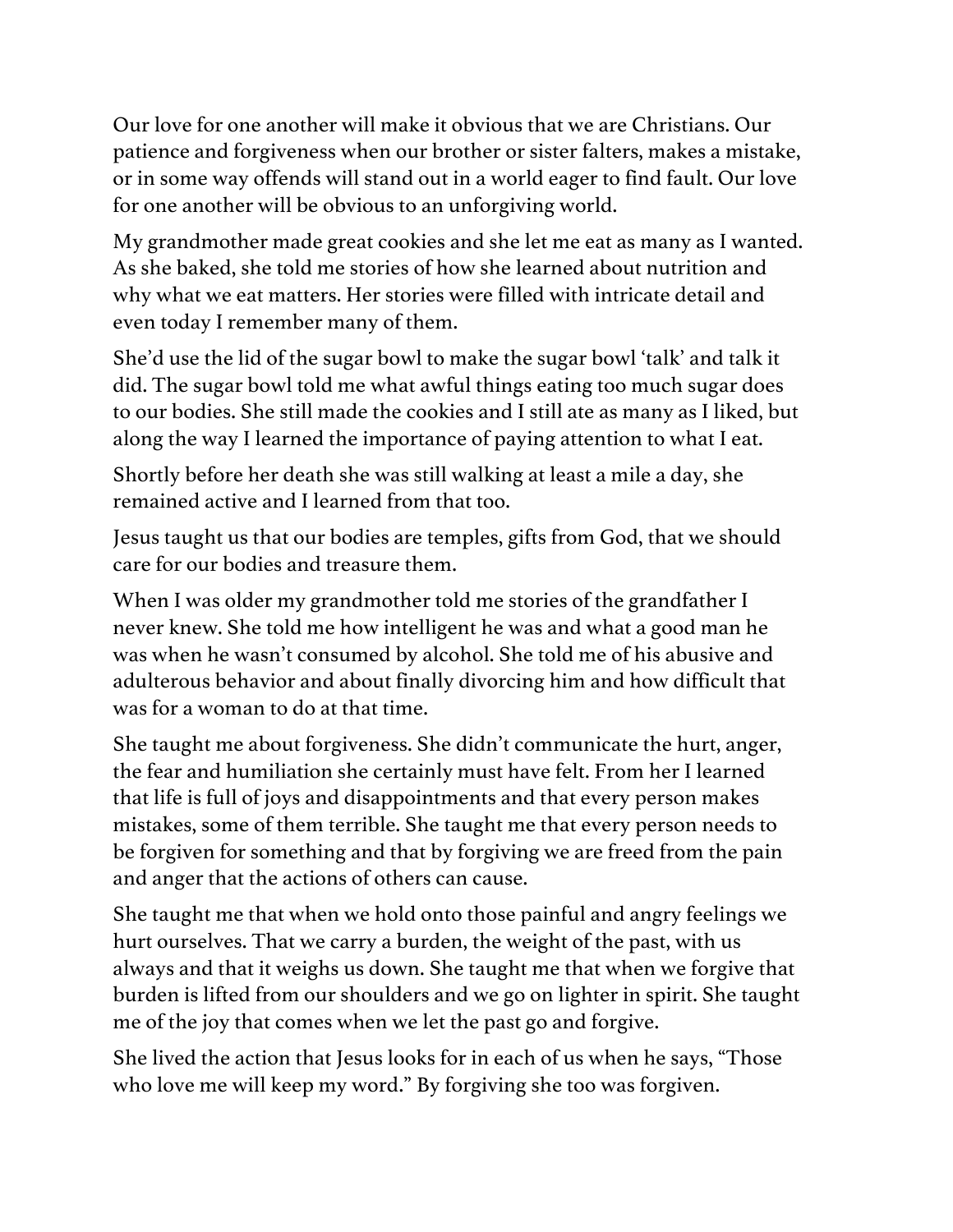I learned so much about the best way to live from my grandmother. Most importantly she taught me to cherish and cling to the Father, Son, and Holy Spirit. I learned to take refuge in our Triune God, the three-in-one, and in that too, she taught with stories and love.

When she left this earth I didn't want her to go, but I knew she was ready for the journey and that she longed for it.

When Jesus tells us, "If you loved me, you would rejoice that I am going to the Father, because the Father is greater than I." I remember the pain of my grandmother leaving this life and going to the next, but I also remember the joy she had shared as she often told me how one day she would return to God. I remember the joy I felt that she had finally gone home.

Jesus prepared his disciples for the time he would leave them in body. He promised them an Advocate sent from the Father. A unique gift that would mean far more than they could even imagine. Just as the Holy Spirit that lives in us is impossible for us to completely understand.

When the Father sent us the Holy Spirit in the name of Jesus he gave us a spirit that would help us remember, a spirit that would help us hold onto what Jesus taught.

For many years I looked to what I learned from my grandmother as coming from her. What I have come to believe is that those life-giving lessons came to me from God through my grandmother. Much like when Jesus says, "the word that you hear is not mine, but is from the Father who sent me."

I was 'at home' with my grandmother, safe and loved. When Jesus says, "Those who love me will keep my word, and my Father will love them, and we will come to them and make our home with them." I get it. Our love for Jesus drives us to keep his word and when we keep his word he sees our love. Not only in our words, but most importantly in our actions.

By keeping his word both the Father and Jesus are drawn closer to us and we thrive with the gift of the Holy Spirit. Whether in this life or in the next God and Jesus are always with us, for they have made their home in each of us.

When Jesus says, "Those who love me will keep my word, and my Father will love them..." it harkens back to the way this book begins, when we read,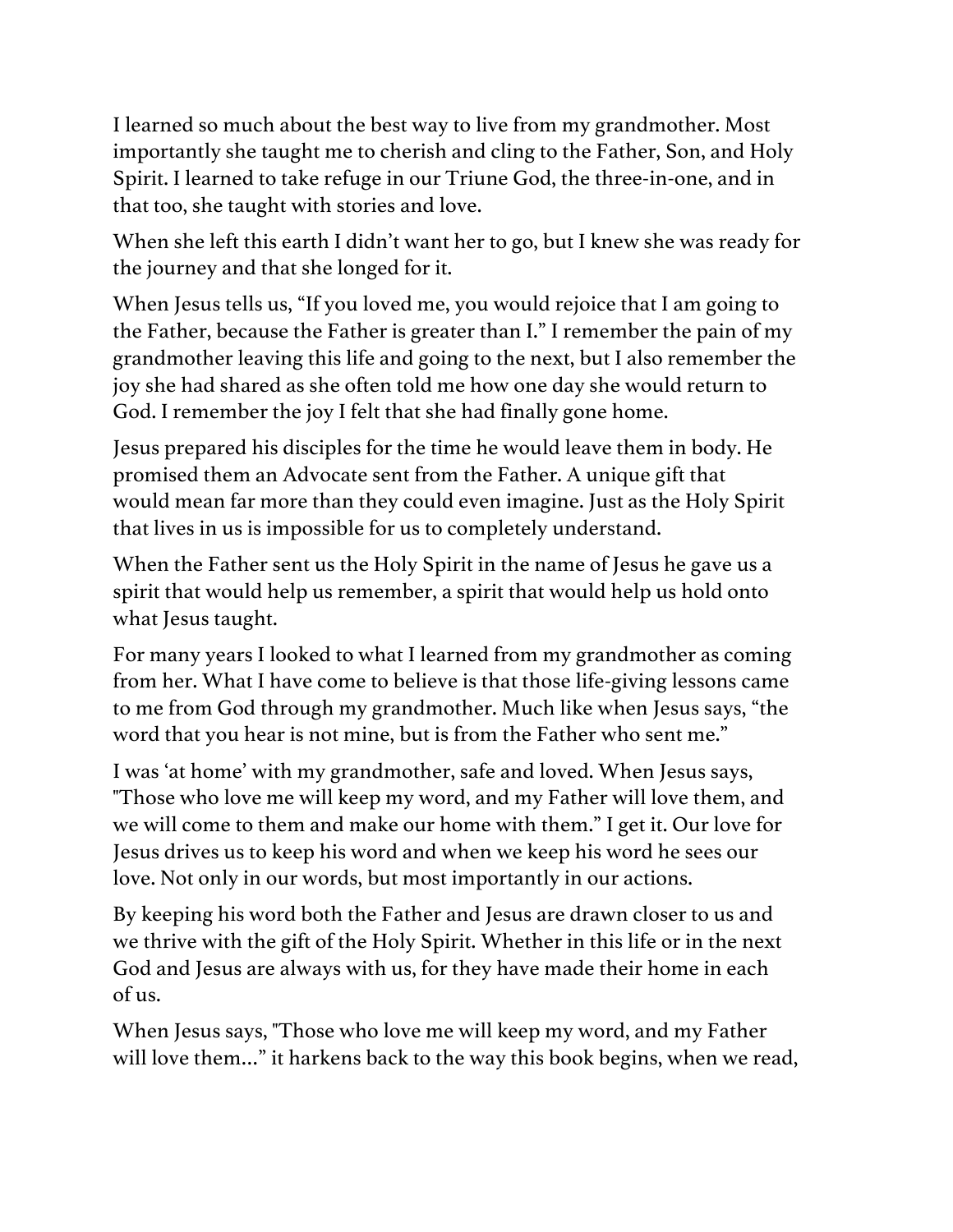"In the beginning was the Word, and the Word was with God, and Word was God."

Jesus was in the beginning with God and was God. God is Love and the faithfulness of Jesus in keeping and fulfilling the commandments of God is a testament to that love.

Jesus calls us to show, to live into our love for him by being faithful to his word and his teaching. To show our love for him by our love for one another and he reminds us that his word is not really his, but God's. That if we love him, we love God.

I remember the teaching of my grandmother through the stories she told and what she did when we were together and it is like that with Jesus, but with Jesus we have far more.

When he tells his disciples that he will be leaving them to return to his father he consoles them with the message that we will receive an Advocate, a trusted helper and advisor, to keep us on the right path.

Jesus says to his disciples, "But the Advocate, the Holy Spirit, whom the Father will send in my name, will teach you everything, and remind you of all that I have said to you." It is this Advocate that brings the Word through the scriptures to us. It is this Advocate that brings life to the Word today and it is this Advocate that is one with the Father and the Son. For this Advocate is the Holy Spirit.

Jesus goes on to say, "If you loved me, you would rejoice that I am going to the Father, because the Father is greater than I."

When he says, "If you loved me" there is the implication that some of those listening do not love him and we know that is true today. Far too many take the easy road. They do not read, study, and take the word of our Lord into themselves and The Advocate does not live in them.

We hear this "if you loved me" sort of challenge from Jesus more than once. Last week Bill read Jesus' words when he said, "I give you a new commandment, that you love one another. Just as I have loved you, you also should love one another. By this everyone will know that you are my disciples, if you have love for one another."

We see a meaningful example of this in our reading from Acts this morning, when we hear, "The Lord opened Lydia's heart to eagerly listen to what Paul